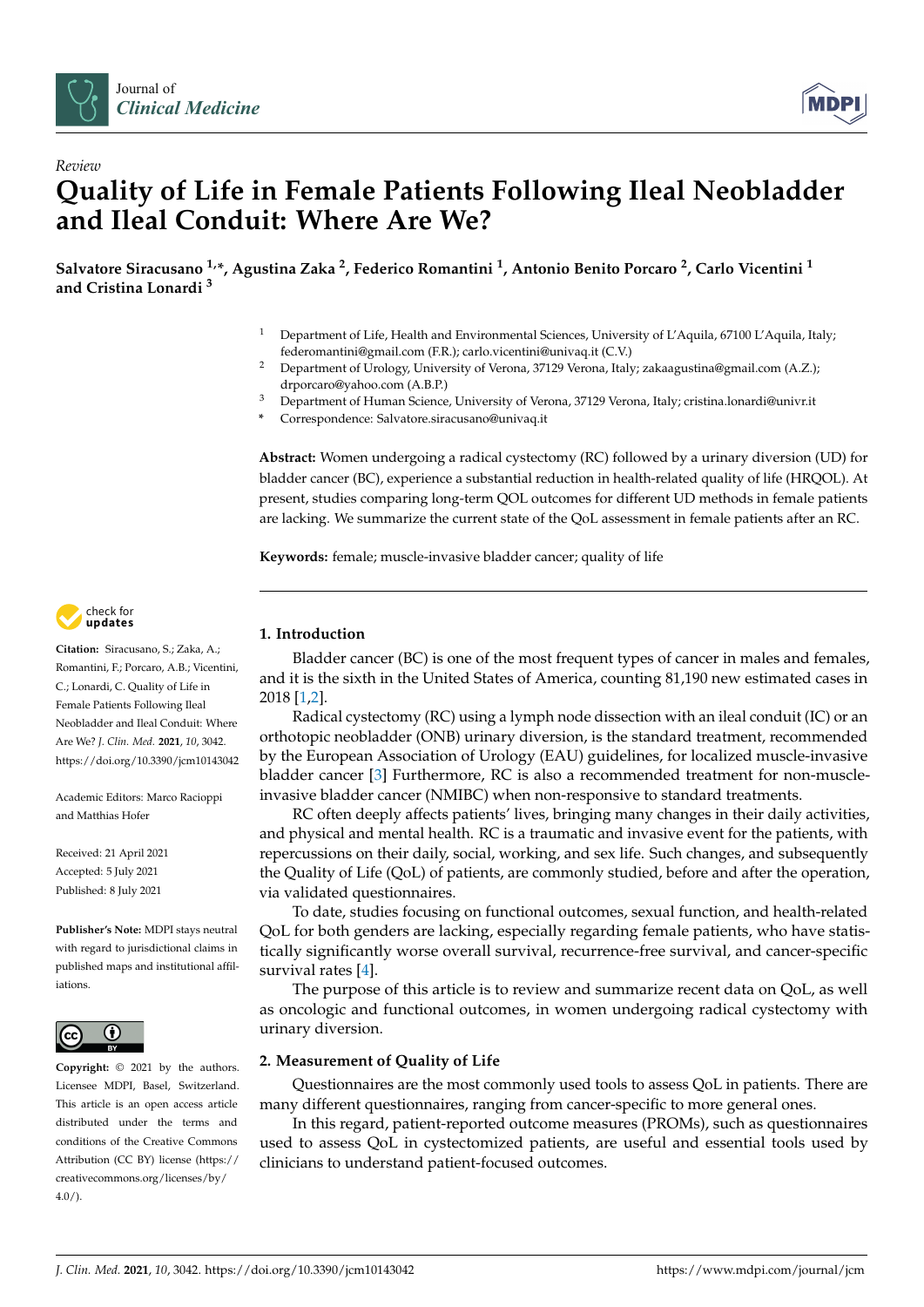Frequently, the items assessed by such instruments regard physical, psychosocial, health- and disease-specific aspects of a patient's life; a score is assigned to all the aspects, and a final score on the person's current life satisfaction is obtained.

Recently, bladder cancer-specific questionnaires have been developed, and urologists worldwide broadly use them, during the follow-up of patients after RC [\[5\]](#page-6-4).

The RAND Medical Outcomes Study 36-Item Health Survey (SF-36) is a survey, which includes 36 questions about physical function, mental health, vitality, pain, and social life, and it is the most widely used tool to study the general QoL of patients [\[6\]](#page-6-5). Although the SF-36 does not contain specific items related to cancer, it has been used to assess the general quality of life in patients with bladder cancer undergoing cystectomy. The SF-36 is among the most validated and responsive general quality-of-life instruments, yet it lacks the specificity to gauge cancer-specific issues.

Nowadays, many new questionnaires, regarding patients affected by BC, have been validated, and they are categorized into two large groups: Instruments that are treatmentneutral and treatment-specific, in relation to the urinary diversion [\[7\]](#page-6-6).

The Functional Assessment of Cancer Therapy (FACT-G), is a cancer-patients-specific questionnaire, commonly used by clinicians to address cancer-related issues, such as pain, vomiting, nausea, and sleep quality [\[8\]](#page-6-7). The FACT-G comprises of 27 items and four subscales: Physical Well-Being (PWB), Social/Family Well-Being (SWB), Emotional Well-Being (EWB), and Functional Well-Being (FWB). The FACT score rates the health-related quality of life in patients treated for cancer. The score sums up to a total, ranging from zero to 108 points, where a higher score indicates better quality of life.

The European Organization for Research and Treatment of Cancer Quality of Life Core Questionnaire-Bladder Cancer Muscle-Invasive 30 (EORTC-QLQ-BLM 30), is a 30-question questionnaire, specifically developed for patients affected by muscle-invasive bladder cancer [\[9\]](#page-6-8). It contains multi-item scales that assess urinary symptoms, urostomy problems, future perspectives, abdominal bloating, body image, sexual function, and catheter use problems. It is intended to be administered in addition to the EORTC QLQ-C30 items, which contains items within 15 domains pertaining to physical, role, emotional, cognitive, and social functioning, as well as items related to fatigue, nausea, vomiting, pain, dyspnea, insomnia, appetite loss, constipation, diarrhea, and financial difficulties.

The Functional Assessment of Cancer Therapy—Vanderbilt Cystectomy Index (FACT-VCI), is a 17 items questionnaire regarding urinary and sexual symptoms in patients with either ileal conduit or orthotopic neobladder [\[10\]](#page-6-9). It is made of 17 questions, each of which is scored with a 5 points scale, from 0 for 'not at all' to 4 for 'very much', with higher scores indicating a better quality of life. The scores are then added into a single score without domains. The questions specifically relate to urinary, bowel, and sexual function.

The Functional Assessment of Cancer Therapy—Bladder Cancer (FACT-BI), consists of 27 questions, which cover similar fields of the FACT-VCI, but has two more questions for patients with a stoma [\[11\]](#page-6-10). It evaluates the physical, social, family, emotional and functional well-being, as well as a condition-specific component that assesses issues related to bladder cancer, such as urinary, bowel, and sexual function. The questionnaire, however, lacks a bother subscale, and it cannot discriminate which symptoms are the most bothersome.

The University of Michigans's Bladder Cancer Index (BCI) is a disease-specific index comprising of 34 items regarding three domains: Urinary and sexual function, as well as bowel function. Item responses are given on a scale from 0 to 100, with higher scores indicating better function [\[12\]](#page-6-11). The bother subscale offers the ability to measure the impact of the symptoms on the everyday-life of the patient.

For sexual life assessment, so far, literature is mainly focused on men, showing a lack of female-targeted questionnaires. In this field, the most widely used instrument is the Female Sexual Function Index (FSFI) [\[13\]](#page-6-12). It is made up of 19 questions, each of which can have a score from 0 to 5, and all of the items take into consideration the sexual satisfaction of the patient during the last four weeks.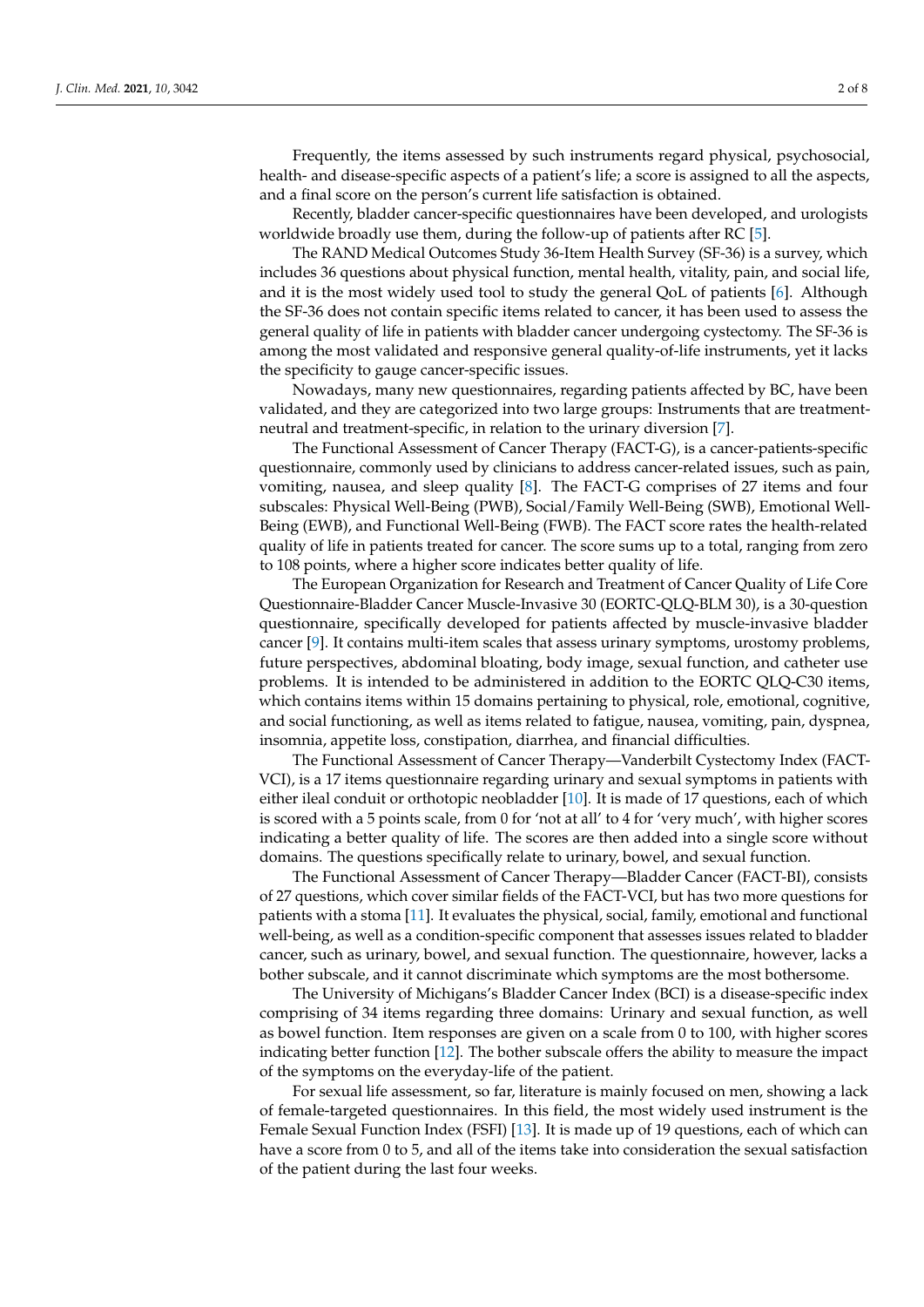Recently, new PROMs have been developed to further improve the measurement of the QoL. One of such new models is the Ileal Orthotopic Neobladder PRO questionnaire (IONB-PRO), made of two sections: One on the QoL and a second section on the capability of the patient to manage the IONB. To evaluate the QoL, it uses three different versions: A basic 23-item QoL version; a short-form 12-item QoL scale, and a short-form 15-item Rasch QoL scale [\[14\]](#page-6-13). The domains of the questionnaire are symptoms, neobladder self-management, activities of daily living, emotional issues, social issues, sleep fatigue, while the specific items are about incontinence, urinary retention, daily life organization, irritability, coping, fear, and about other social and psychological aspects of the patient's life.

## *2.1. Quality of Life in Cystectomized Female Patients*

Women undergoing a cystectomy have a shorter survival span than men. This aspect could be due to a different gene expression of urothelial cancer in women compared to men, since it has now been reported that bladder cancer in women often shows a squamous or sarcomatoid component [\[15\]](#page-6-14). Other authors have also hypothesized that estrogen receptors subtype-B are often responsible for a highly aggressive urothelial tumor [\[16\]](#page-6-15). All these elements have contributed to have a scarce number of long-term survivors among women. Consequently, it is difficult to evaluate the QoL in female subjects undergoing cystectomy.

In this context, the current literature does not appear unanimous for both sexes in defining the IC as a better derivation than the ONB, in terms of quality of life. There are papers that favor the IC as a better derivation than ONB, while others favor ONB, and still others that have shown similar results between the two [\[17\]](#page-6-16). Three retrospective studies favored the IC diversion over ONB by using the FACT-VCI scores showing that patients with an IC diversion had a total score that averaged higher than those with ONB, after 12 months [\[18](#page-6-17)[–20\]](#page-6-18). Erber et al. [\[21\]](#page-6-19) have demonstrated better results in global health stats and the QoL of ONB than IC, after long-term follow-up, and finally, six studies, presented similar results between the two urinary diversions (Table [1\)](#page-2-0).

<span id="page-2-0"></span>

| Study                      | Year | <b>Study Type</b> | No (IC/NB)    | <b>Scale Used</b>                                    | <b>Conclusion on QoL</b> |
|----------------------------|------|-------------------|---------------|------------------------------------------------------|--------------------------|
| Anderson <sup>[18]</sup>   | 2012 | Retrospective     | 172 (71/101)  | <b>FACT-VCI</b>                                      | IC better than ONB       |
| Erber <sup>[21]</sup>      | 2012 | Retrospective     | 58(24/34)     | <b>EORTC</b><br>QLQ-C30<br><b>EORTC</b><br>QLQ-BLM30 | ONB better than IC.      |
| Metcalfe <sup>[22]</sup>   | 2013 | Retrospective     | 84(53/31)     | FACT-VCI                                             | No difference            |
| Singh [23]                 | 2014 | Retrospective     | 164 (80/84)   | <b>EORTC</b><br>QLQ-C30                              | ONB better than IC       |
| Large [24]                 | 2014 | Retrospective     | 43(27/16)     | FACT-VCI                                             | No difference            |
| Goldberg [20]              | 2015 | Retrospective     | 95(49/46)     | <b>BCI</b>                                           | IC better than ONB       |
| Huang <sup>[25]</sup>      | 2015 | Retrospective     | 117(78/39)    | <b>BCI</b><br><b>BIS</b>                             | No difference            |
| Kretschmer <sup>[26]</sup> | 2016 | Retrospective     | 100(50/50)    | <b>EORTC</b><br>QLQ-C30                              | No difference            |
| Cerruto <sup>[27]</sup>    | 2016 | Retrospective     | 319 (148/171) | <b>EORTC</b><br>QLQ-C30<br><b>EORTC</b><br>QLQ-BLM30 | No difference            |
| Gellhaus <sup>[28]</sup>   | 2016 | Retrospective     | 92(44/48)     | <b>BCI</b>                                           | IC better than ONB       |
| Zahran <sup>[29]</sup>     | 2017 | Retrospective     | 145(61/84)    | <b>EORTC</b><br>QLQ-C30<br>FACT-B1                   | No difference            |

**Table 1.** Characteristics of included studies.

IC: ileal conduit; NB: neobladder; QoL: quality of life; ONB: orthotopic neobladder.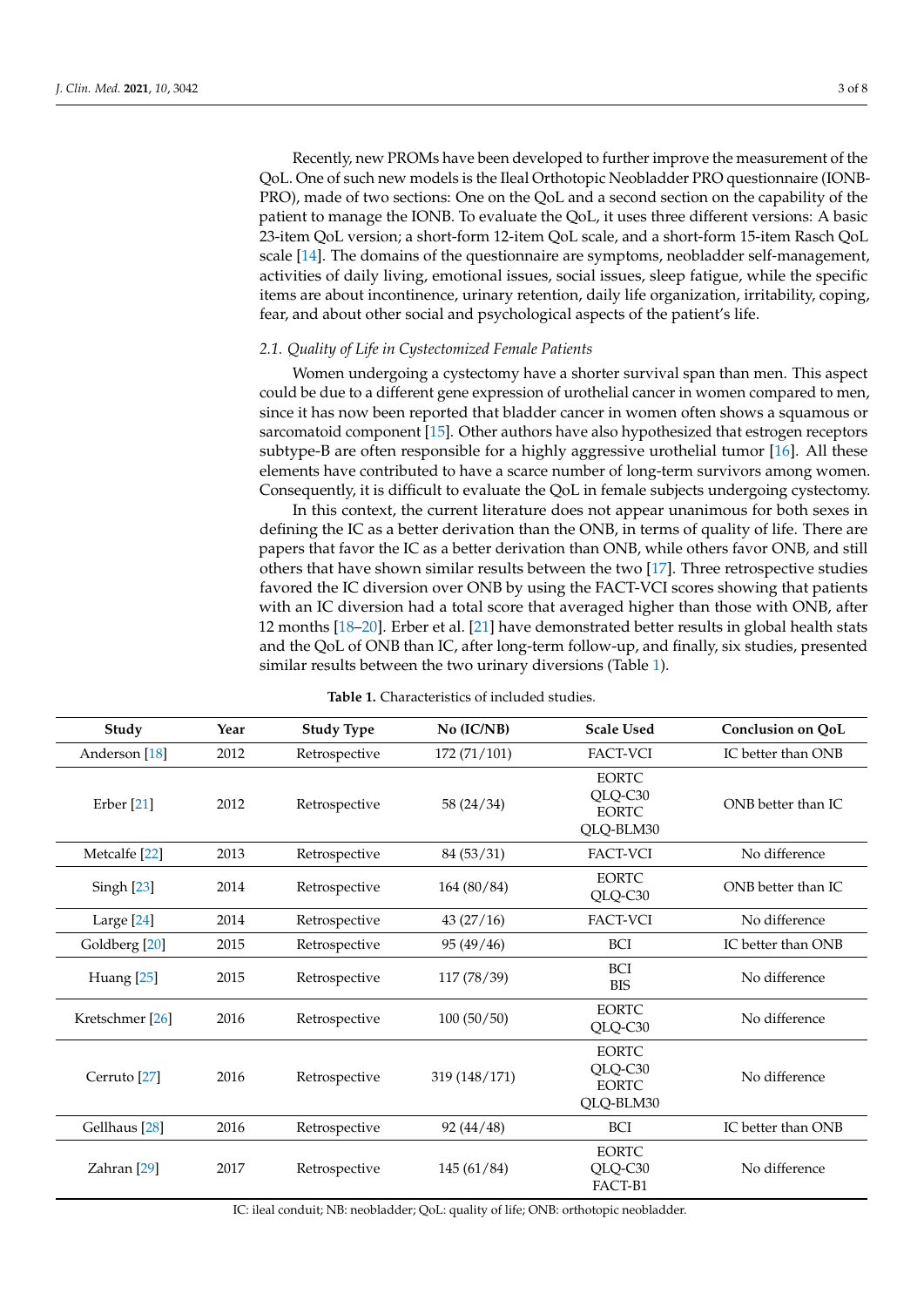However, sexual life in women after a cystectomy represents a major concern, for physicians and patients. In fact, while in men, a nerve-sparing cystectomy can be effective for the recovery of sexual activity, in women, this aspect is not clearly verified. The neurovascular bundles, located on the lateral walls of the vagina, are usually removed or damaged during surgery. Moreover, a significant devascularization of the clitoris can occur during the removal of the distal urethra. In this way, the anterior vaginal wall is usually removed en-block, resulting in a narrowed vagina. As reported by others, the most common complaint after an RC is represented by a reduced ability to achieve an orgasm, in 45% of patients, by decreased lubrication in 41% of the cases, with a significant decrease of sexual desire and an incidence of dyspareunia in 37% and 22% of cases, respectively [\[30\]](#page-7-5). In this context, several authors have attempted to preserve sexual function after a cystectomy in women by proposing nerve preserving surgery through the sparing of the innervations of the clitoris and distal urethra in selected cases, to maintain vaginal lubrication, but to date, there is no relative information on the quality of life and sexuality of these patients who have undergone this kind of surgery. These elements could explain QoL issues in female patients.

In fact, to date, the majority of the manuscripts on this topic are about general QoL studies regarding both female and male patients, but rarely on the female population only (Table [2\)](#page-3-0).

<span id="page-3-0"></span>**Table 2.** Studies published on QoL in cystectomized female patients (CUS, cutaneous ureterostomy; ONB, orthotopic neobladder; IC, ileal conduit).

| Author                | <b>Number of Female Patients</b> | <b>Urinary Diversion</b> | <b>Administered Questionnaire</b>           |
|-----------------------|----------------------------------|--------------------------|---------------------------------------------|
| Gacci M.<br>2013      | 37                               | CUS-ONB-IC               | EORTC QLQ-BLM30<br>QLQ-C30                  |
| Siracusano S.<br>2018 | 145                              | IC                       | <b>EORTC QLQ-C30</b><br><b>EORTC BLM-30</b> |
| Siracusano S.<br>2018 | 73                               | $ONB-IC$                 | EORTC QLQ-C30<br>EORTC QLQ-BLM30            |
| Singer S.<br>2012     | 235                              | $ONB-IC$                 | EORTC QLQ-C30                               |
| Gontero P.<br>2006    | 56                               | $ONB-IC$                 | <b>FSFI</b>                                 |

CUS: cutaneous ureterostomy; ONB: orthotopic neobladder; IC: ileal conduit.

In 2013, a multicenter study on 37 female patients who had undergone radical cystectomy and urinary diversion, either IC, cutaneous ureterostomy (CUS) or ONB, showed that, after a follow-up period of 36 months, the QoL of the patients who had undergone the cutaneous ureterostomy was lower, when compared to the IC or ONB group [\[31\]](#page-7-6). The QoL was assessed using the EORTC, QLQ-BLM30, and QLQ-C30 questionnaires, and all the patients were disease-free at the follow-up. The most significant differences were found in the physical and emotional perception of their body image. In the EORTC QLQ C-30, the CUS subgroup scored higher for appetite loss and fatigue, with statistically significant differences. In the QLQ BLM-30, the CUS subgroup scored worse for physical and emotional well-being.

In 2014, Messer et al. in a large, multicenter, observational, cohort study using retrospectively collected data on 4296 cystectomized patients treated with RC, including 890 women, showed an increased risk for disease recurrence and cancer-specific mortality in the female population [\[32\]](#page-7-7).

In 2018, a study on 145 patients undergoing radical cystectomy with IC urinary diversion, took into consideration both males and females, providing a comparison of the two groups. QoL was assessed by EORTC QLQ-C30 and EORTC BLM-30. The female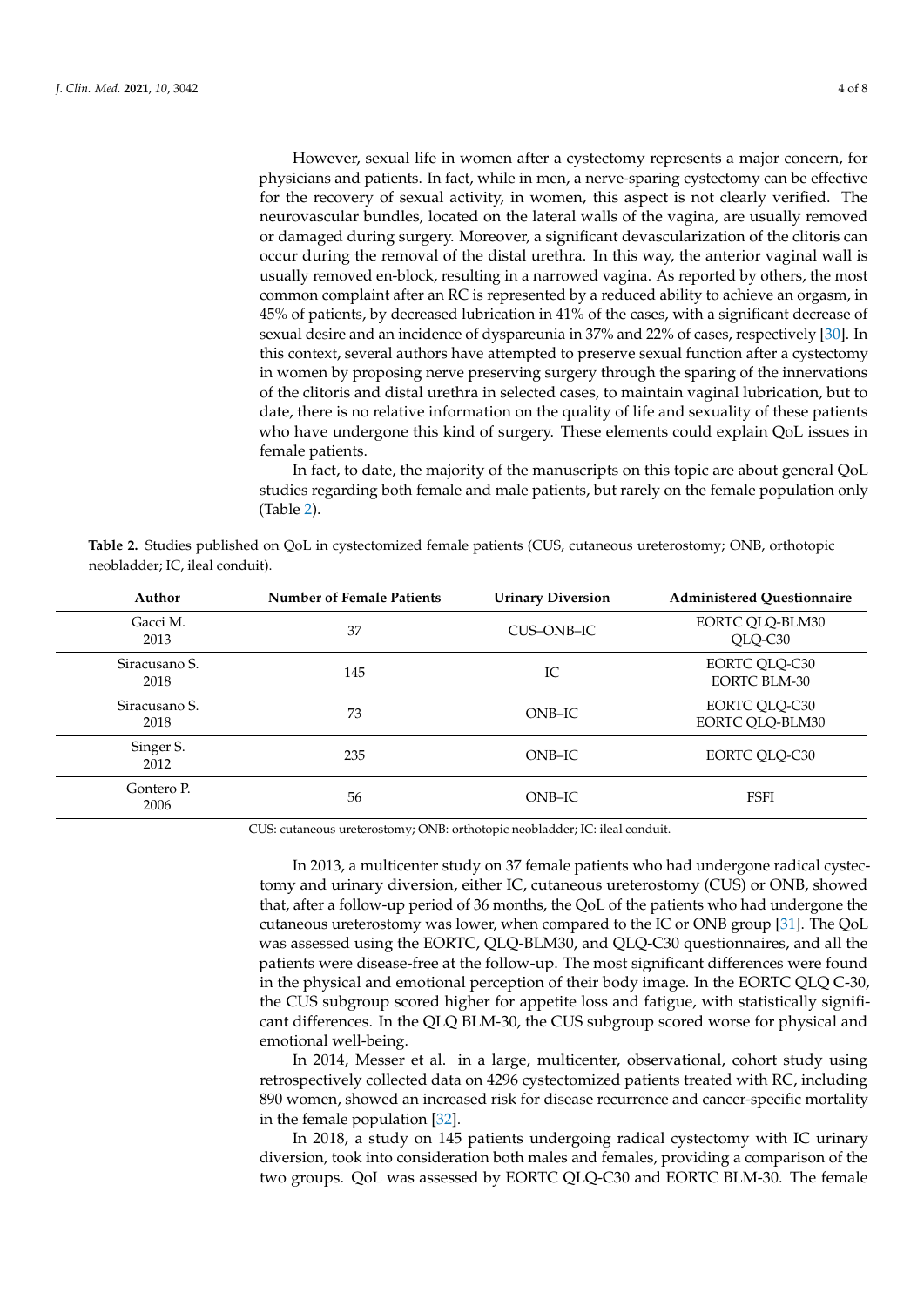patients were 33, and they presented significantly greater problems than men in cognitive functioning and in future perspective [\[33\]](#page-7-8).

Another study, by the same author, explored the differences in female patients following two different urinary diversions, regarding IC vs. ONB. Seventy-three female bladder cancer patients were studied after undergoing RC, using the EORTC QLQ-C30 and EORTC QLQ-BLM30 questionnaires. The two groups had no statistically significant differences in pathological stage, grade, chemo- or radiotherapy, even though the ONB group was significantly younger than the IC group. The study showed that, based on long-term follow-up, there were no significant differences in the QoL of the two groups, except for financial difficulties, which appeared to affect the ONB patients more than the IC patients. For the authors, this difference, could be, at least in part, explained by the age difference, with the oldest group being less financially fragile [\[34\]](#page-7-9).

A study by Singer et al. analyzed the QoL of 823 patients, 235 of which were female. The study found that 70% of the females had conduit, 15% had an ONB or a pouch, while 49% of men had an ONB, 50% had a conduit, and only 1% had a pouch. Men were nine times more likely to receive ONB than women. All 823 patients reported a decreased QoL when compared to the general population, but women scored lower values, both in the patient's category and the general population comparison group. The main differences were found in fatigue, physical functioning, and role functioning [\[35\]](#page-7-10).

#### *2.2. Quality of Life in Female vs. Male*

To current date, there are only a few studies that try to review and summarize recent data on gender differences in oncologic and functional outcomes in women, comparing them to male patients, undergoing radical cystectomy with urinary diversion. Contemporary studies have highlighted a potential disparity in outcomes between men and women.

Moreover, larger studies that directly examine the quality of life, as well as the functional outcomes, examining gender-specific urinary and sexual function, are lacking.

A review by Sadighian et al. concluded that gender negatively affects oncologic outcome after treatment for bladder cancer, with women being the weaker factor of the equation. In this setting, varying socioeconomic circumstances and biological differences in cancer initiation, as well as the response to therapy, seem to be responsible for overall poorer quality of life in bladder cancer female patients, when compared to their male counterpart [\[36\]](#page-7-11).

The few studies addressing female sexual function before and after radical cystectomy have used the Female Sexual Function Index (FSFI), which is one of the few validated questionnaires currently available, consisting of 19 questions concerning: Desire, arousal, lubrication, orgasm, satisfaction, and pain following vaginal penetration. Gontero et al. focused on the impact of radical cystectomy on the sexual life of both female and male patients, reviewing case series of female QoL and the impact of surgery on their sexual life [\[36\]](#page-7-11). The conclusion of this review is that sexual dysfunction, following radical pelvic urological surgery adversely affects the overall QoL, of both men and women, with the substantial difference that men have been the main focus of recent papers and research efforts, mainly focused on erectile dysfunction, while little is known about the extent of female sexual dysfunction after radical pelvic surgery.

Recently, the paper by Siracusano and co-workers focusing on the differences between male and female bladder cancer patients, compared 112 men vs. 33 women, and although the two groups were comparable in terms of clinical and demographical variables, the differences in the overall QoL were significantly worse for women than for men, but when specifically enquired about their sexual life, men had more problems in sexual functioning, and in general sexual satisfaction, than women [\[33\]](#page-7-8).

#### **3. Discussion**

Current literature underlines the importance and significance of QoL assessing of bladder cancer patients undergoing RC with urinary diversion. Historically, science and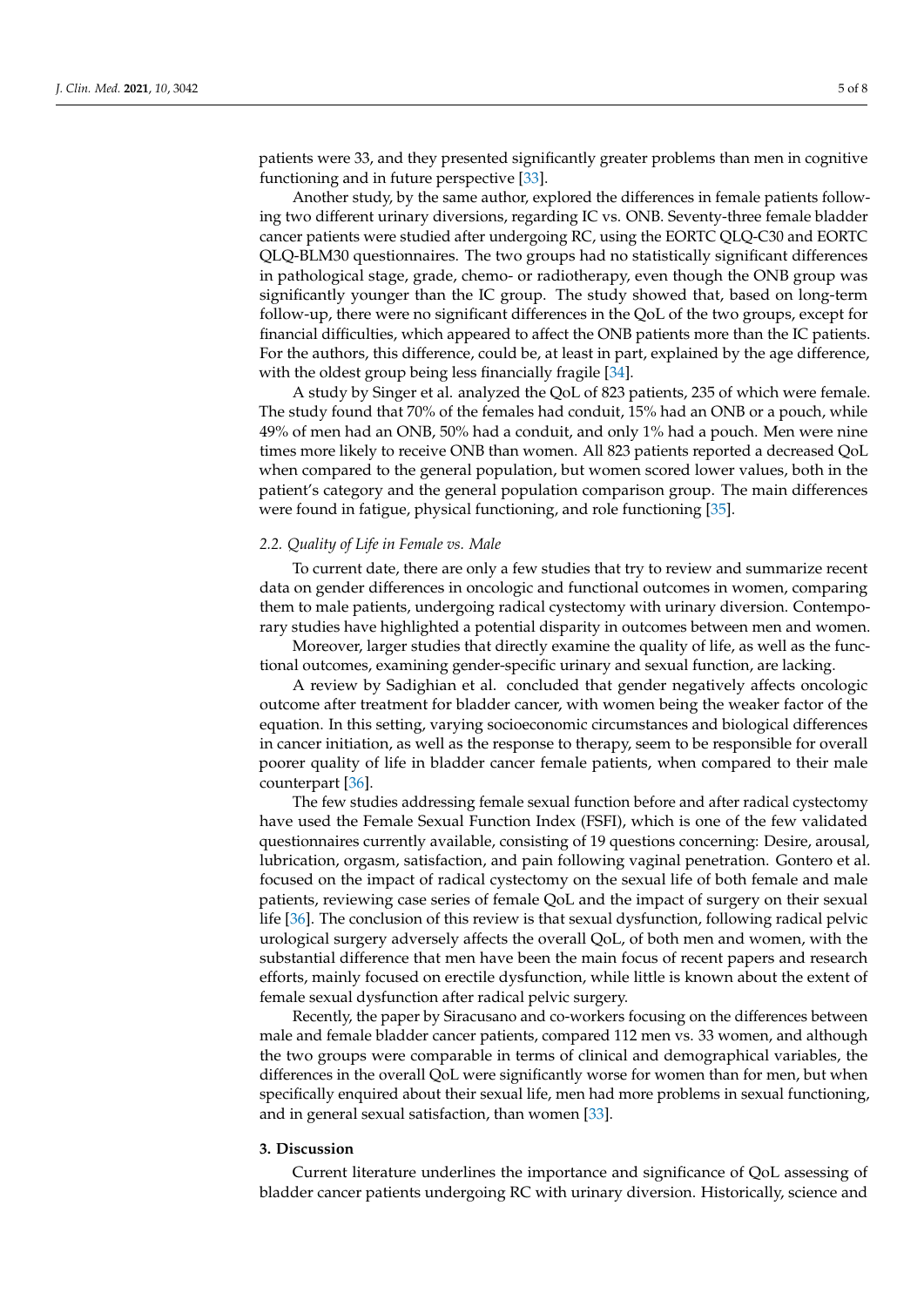medicine in general, have been focused solely on the male patient, and only in recent years, we have lived a shift towards a more gender-neutral environment. Anatomical and psychological differences between men and women should always be taken into consideration before and after major surgery, more so after RC, which deeply impacts the everyday life and sexual sphere of a patient. Unfortunately, today we only have a handful of studies that have tried to assess the QoL of females after such intervention, or tried to compare it to its male counterpart. A review of such studies suffers from the disparity of the tools used, and some studies enquired the patients after 12 months, while others after 6 months, making the interpretation of data difficult.

In general, it has been shown that women have a lower survival rate after cystectomy than men, and at the same time, a worse QoL. However, this aspect is strongly undermined by the absence of questionnaires on the QoL after a cystectomy, specifically dedicated to the female sex. In fact, modern questionnaires have been validated mainly on a male population. This bias is certainly the cause of incomplete information on the QoL in women, when compared to men. Even regarding sexuality, female problems are often underestimated compared to the erectile dysfunction of males. The surgical optimization carried out until now, with the execution of a nerve and vaginal sparing surgery, does not allow us to express any opinion regarding the quality of life of these patients.

Women seem to have a lower QoL, with major concerns arising from their impacted body image perception and cognitive functions [\[37\]](#page-7-12). Their sexual life and quality seem to suffer less from the RC, and this is probably due to erectile dysfunction in men is more common than pain, lubrication, and difficulties of penetration in women. The factors that account for sexual dysfunction in women who have undergone RC and urinary diversion are surgical factors, including technique and choice of diversion, psychological burden of cancer diagnosis, oncological outcomes, hormonal status, relationship with current partner, post-operative continence, and concomitant comorbidities.

In this context, it should also be stressed that a factor that can affect the QoL in these patients is hypercontinence, and in this occurrence many of these patients need selfcatheterization. In several cases, to avoid hypercontinence, the surgeon tries to reconstruct the posterior bladder support, preserving the vagina and affixing the omentum to the perineum, under the neobladder. Currently, there are few experiences in this regard, and therefore, this aspect remains a reason for further studies [\[38\]](#page-7-13).

It is evident that treating female patients with BC is a challenging task for urologists. This is not only because of the possible mismatch between surgical, oncological, and functional outcomes, but also because the female gender represents a risk factor for poor surgical and oncological results following RC, thus, directly affecting the patient's QoL after the RC. The urological literature stresses the importance of QoL in patients undergoing RC and urinary diversion. Unfortunately, only a few studies have compared the QoL between female and male patients, who present different types of post-operative complications and impact on daily and personal life, and even fewer papers focus solely on female patients.

### **4. Conclusions**

Actually, QoL in females following an RC remains a challenging issue, and prospective and controlled studies focusing on female QoL are specifically required.

**Author Contributions:** Conceptualization: S.S.; methodology: S.S., A.Z., C.L. and A.B.P.; data curation: C.V. and F.R.; writing—original draft preparation: S.S. and F.R.; writing—review and editing: S.S. and F.R. All authors have read and agreed to the published version of the manuscript.

**Funding:** This research received no external funding.

**Data Availability Statement:** All data analyzed in this paper was obtained from: [https://pubmed.](https://pubmed.ncbi.nlm.nih.gov/database) [ncbi.nlm.nih.gov/database.](https://pubmed.ncbi.nlm.nih.gov/database)

**Conflicts of Interest:** The authors declare no conflict of interest.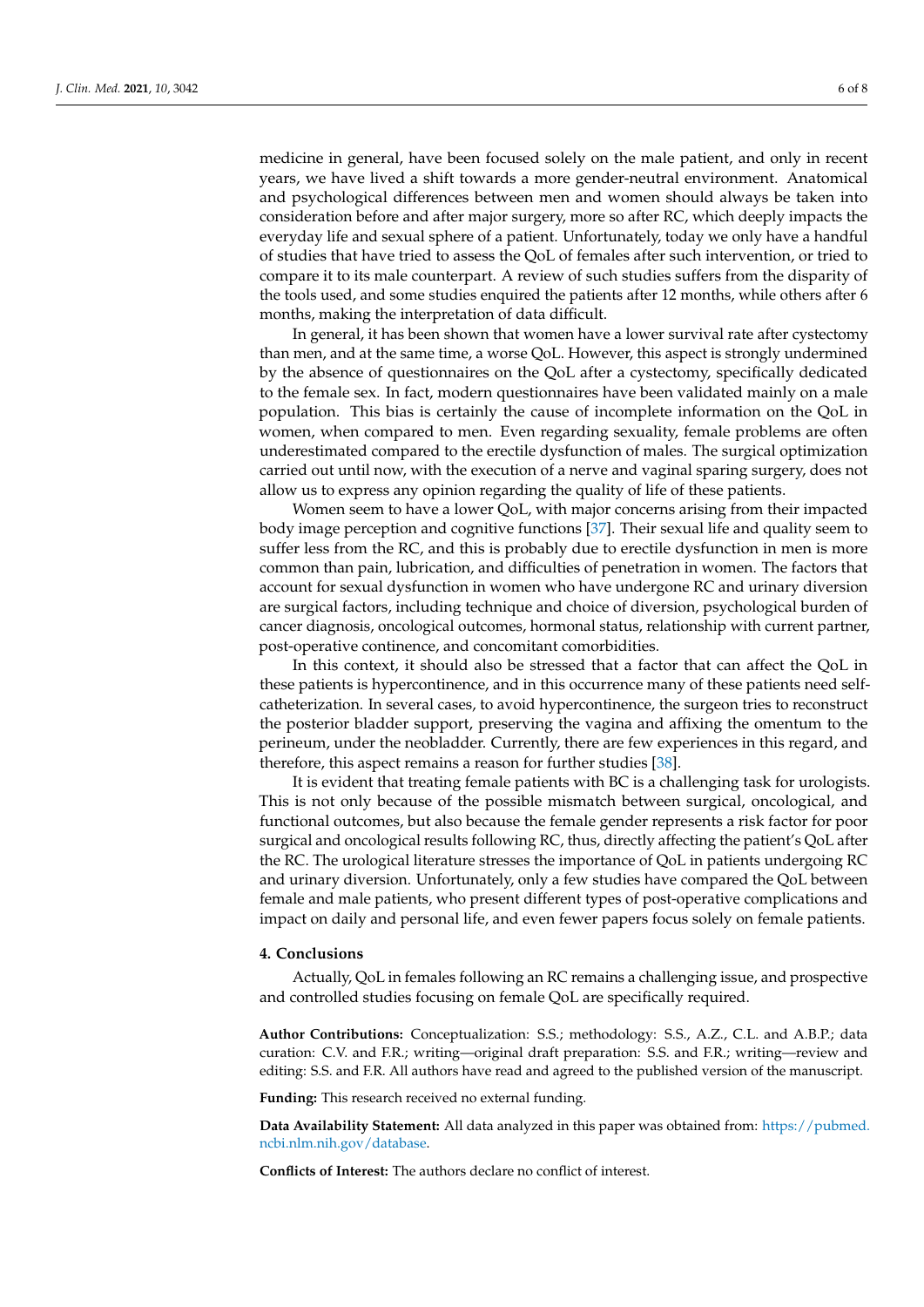## **References**

- <span id="page-6-0"></span>1. Siegel, R.L.; Miller, K.D.; Jemal, A. Cancer statistics, 2018. *CA Cancer J. Clin.* **2018**, *68*, 7–30. [\[CrossRef\]](http://doi.org/10.3322/caac.21442)
- <span id="page-6-1"></span>2. Antoni, S.; Ferlay, J.; Soerjomataram, I.; Znaor, A.; Jemal, A.; Bray, F. Bladder Cancer Incidence and Mortality: A Global Overview and Recent Trends. *Eur. Urol.* **2017**, *71*, 96–108. [\[CrossRef\]](http://doi.org/10.1016/j.eururo.2016.06.010)
- <span id="page-6-2"></span>3. European Association of Urology. 2021 Guidelines. Available online: <https://uroweb.org/guidelines/> (accessed on 1 May 2021).
- <span id="page-6-3"></span>4. Mungan, N.; Aben, K.K.; Schoenberg, M.P.; Visser, O.; Coebergh, J.-W.W.; Witjes, J.; Kiemeney, L. Gender differences in stage-adjusted bladder cancer survival. *Urology* **2000**, *55*, 876–880. [\[CrossRef\]](http://doi.org/10.1016/S0090-4295(00)00523-9)
- <span id="page-6-4"></span>5. Danna, B.J.; Metcalfe, M.J.; Wood, E.L.; Shah, J.B. Assessing Symptom Burden in Bladder Cancer: An Overview of Bladder Cancer Specific Health-Related Quality of Life Instruments. *Cancer* **2016**, *2*, 329–340. [\[CrossRef\]](http://doi.org/10.3233/BLC-160057) [\[PubMed\]](http://www.ncbi.nlm.nih.gov/pubmed/27500200)
- <span id="page-6-5"></span>6. Ware, J.E., Jr.; Sherbourne, C.D. The MOS 36-item short-form health survey (SF-36). I. Conceptual framework and item selection. *Med. Care.* **1992**, *30*, 473–483. [\[CrossRef\]](http://doi.org/10.1097/00005650-199206000-00002)
- <span id="page-6-6"></span>7. Tyson, M.D.; Barocas, D.A. Quality of Life After Radical Cystectomy. *Urol. Clin. N. Am.* **2018**, *45*, 249–256. [\[CrossRef\]](http://doi.org/10.1016/j.ucl.2017.12.008)
- <span id="page-6-7"></span>8. Cella, D.F.; Tulsky, D.S.; Gray, G.; Sarafian, B.; Linn, E.; Bonomi, A.; Silberman, M.; Yellen, S.B.; Winicour, P.; Brannon, J. The Functional Assessment of Cancer Therapy scale: Development and validation of the general measure. *J. Clin. Oncol.* **1993**, *11*, 570–579. [\[CrossRef\]](http://doi.org/10.1200/JCO.1993.11.3.570) [\[PubMed\]](http://www.ncbi.nlm.nih.gov/pubmed/8445433)
- <span id="page-6-8"></span>9. Johnson, C.; Aaronson, N.; Blazeby, J.M.; Bottomley, A.; Fayers, P.; Koller, M.; Kulis, D.; Ramage, J.; Sprangers, M.; Velikova, G.; et al. *Eortc Quality of Life Group Guidelines for Developing Questionnaire Modules*; EORTC: Brussels, Belgium, 2011; ISBN 978-2-930064-413.
- <span id="page-6-9"></span>10. Cookson, M.S.; Dutta, S.C.; Chang, S.S.; Clark, T.; Smith, J.A.; Wells, N. Health Related Quality of Life in Patients Treated With Radical Cystectomy and Urinary Diversion for Urothelial Carcinoma of the Bladder: Development and Validation of a New Disease Specific Questionnaire. *J. Urol.* **2003**, *170*, 1926–1930. [\[CrossRef\]](http://doi.org/10.1097/01.ju.0000092830.03247.ef) [\[PubMed\]](http://www.ncbi.nlm.nih.gov/pubmed/14532809)
- <span id="page-6-10"></span>11. Degboe, A.; Ivanescu, C.; Rohay, J.M.; Turner, R.R.; Cella, D. Validity and performance of the Functional Assessment of Cancer Therapy-Bladder (FACT-Bl) among advanced urothelial cancer patients. *Support. Care Cancer* **2019**, *27*, 4189–4198. [\[CrossRef\]](http://doi.org/10.1007/s00520-019-04709-0) [\[PubMed\]](http://www.ncbi.nlm.nih.gov/pubmed/30825026)
- <span id="page-6-11"></span>12. Gilbert, S.M.; Dunn, R.L.; Hollenbeck, B.K.; Montie, J.E.; Lee, C.T.; Wood, D.P.; Wei, J.T. Development and Validation of the Bladder Cancer Index: A Comprehensive, Disease Specific Measure of Health Related Quality of Life in Patients With Localized Bladder Cancer. *J. Urol.* **2010**, *183*, 1764–1770. [\[CrossRef\]](http://doi.org/10.1016/j.juro.2010.01.013)
- <span id="page-6-12"></span>13. Rosen, C.B.R. The Female Sexual Function Index (FSFI): A Multidimensional Self-Report Instrument for the Assessment of Female Sexual Function. *J. Sex Marital. Ther.* **2000**, *26*, 191–208. [\[CrossRef\]](http://doi.org/10.1080/009262300278597)
- <span id="page-6-13"></span>14. Siracusano, S.; Niero, M.; Lonardi, C.; Cerruto, M.A.; Ciciliato, S.; Toffoli, L.; Visalli, F.; Massidda, D.; Iafrate, M.; Artibani, W.; et al. Development of a questionnaire specifically for patients with Ileal Orthotopic Neobladder (IONB). *Health Qual. Life Outcomes* **2014**, *12*, 135. [\[CrossRef\]](http://doi.org/10.1186/s12955-014-0135-y) [\[PubMed\]](http://www.ncbi.nlm.nih.gov/pubmed/25174344)
- <span id="page-6-14"></span>15. Bilski, K.; Zapała, Ł.; Skrzypczyk, M.A.; Oszczudłowski, M.; Dobruch, J. Review on gender differences in non-muscle invasive bladder cancer. *Transl. Androl. Urol.* **2019**, *8*, 12–20. [\[CrossRef\]](http://doi.org/10.21037/tau.2018.11.06) [\[PubMed\]](http://www.ncbi.nlm.nih.gov/pubmed/30976563)
- <span id="page-6-15"></span>16. Kashiwagi, E.; Fujita, K.; Yamaguchi, S.; Fushimi, H.; Ide, H.; Inoue, S.; Mizushima, T.; Reis, L.O.; Sharma, R.; Netto, G.J.; et al. Expression of steroid hormone receptors and its prognostic significance in urothelial carcinoma of the upper urinary tract. *Cancer Biol. Ther.* **2016**, *17*, 1188–1196. [\[CrossRef\]](http://doi.org/10.1080/15384047.2016.1235667)
- <span id="page-6-16"></span>17. Pazeto, C.L.; Baccaglini, W.; Tourinho-Barbosa, R.R.; Glina, S.; Cathelineau, X.; Sanchez-Salas, R. HRQOL related to urinary diversion in Radical Cystectomy: A systematic review of recent literature. *Int. Braz. J. Urol.* **2019**, *45*, 1094–1104. [\[CrossRef\]](http://doi.org/10.1590/s1677-5538.ibju.2018.0858) [\[PubMed\]](http://www.ncbi.nlm.nih.gov/pubmed/31808396)
- <span id="page-6-17"></span>18. Anderson, C.B.; Feurer, I.D.; Large, M.C.; Steinberg, G.; Barocas, D.A.; Cookson, M.S.; Penson, D. Psychometric Characteristics of a Condition-specific, Health-related Quality-of-life Survey: The FACT-Vanderbilt Cystectomy Index. *Urology* **2012**, *80*, 77–83. [\[CrossRef\]](http://doi.org/10.1016/j.urology.2012.01.090)
- 19. Gilbert, S.M.; Wood, D.P.; Dunn, R.L.; Weizer, A.Z.; Lee, C.T.; Montie, J.E.; Wei, J.T. Measuring health-related quality of life outcomes in bladder cancer patients using the Bladder Cancer Index (BCI). *Cancer* **2007**, *109*, 1756–1762. [\[CrossRef\]](http://doi.org/10.1002/cncr.22556)
- <span id="page-6-18"></span>20. Goldberg, H.; Baniel, J.; Mano, R.; Rotlevy, G.; Kedar, D.; Yossepowitch, O. Orthotopic neobladder vs. ileal conduit urinary diversion: A long-term quality-of-life comparison. *Urol. Oncol. Semin. Orig. Investig.* **2016**, *34*, 121.e1–121.e7. [\[CrossRef\]](http://doi.org/10.1016/j.urolonc.2015.10.006)
- <span id="page-6-19"></span>21. Erber, B.; Schrader, M.; Miller, K.; Schostak, M.; Baumunk, D.; Lingnau, A.; Schrader, A.J.; Jentzmik, F. Morbidity and Quality of Life in BladderCancer Patients following Cystectomy and Urinary Diversion: A Single-Institution Comparison of Ileal Conduit versus Orthotopic Neobladder. *ISRN Urol.* **2012**, *2012*, 342796.
- <span id="page-6-20"></span>22. Metcalfe, M.; Estey, E.; Jacobsen, N.; Voaklander, D.; Fairey, A.S. Association between urinary diversion and quality of life after radical cystectomy. *Can. J. Urol.* **2013**, *20*, 6626–6631.
- <span id="page-6-21"></span>23. Singh, V.; Yadav, R.; Sinha, R.J.; Gupta, D.K. Prospective comparison of quality-of-life outcomes between ileal conduit urinary diversion and orthotopic neobladder reconstruction after radical cystectomy: A statistical model. *BJU Int.* **2014**, *113*, 726–732. [\[CrossRef\]](http://doi.org/10.1111/bju.12440)
- <span id="page-6-22"></span>24. Large, M.C.; Malik, R.; Cohn, J.; Richards, K.A.; Ganshert, C.; Kunnavakkum, R.; Smith, N.D.; Steinberg, G. Prospective Healthrelated Quality of Life Analysis for Patients Undergoing Radical Cystectomy and Urinary Diversion. *Urology* **2014**, *84*, 808–814. [\[CrossRef\]](http://doi.org/10.1016/j.urology.2014.05.046) [\[PubMed\]](http://www.ncbi.nlm.nih.gov/pubmed/25109565)